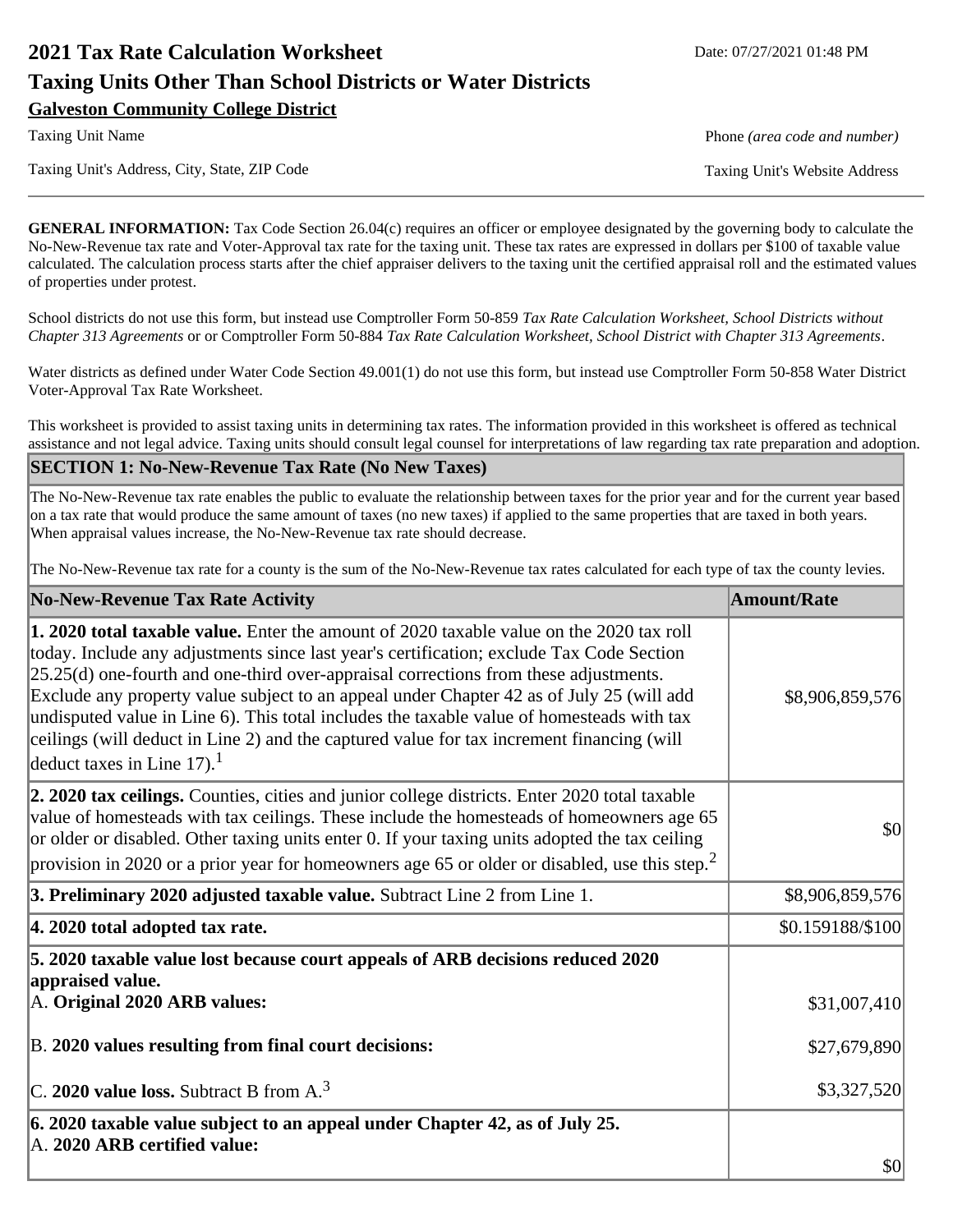| B. 2020 disputed value:                                                                                                                                                                                                                                                                                                                                                                                                                                                               | \$0             |
|---------------------------------------------------------------------------------------------------------------------------------------------------------------------------------------------------------------------------------------------------------------------------------------------------------------------------------------------------------------------------------------------------------------------------------------------------------------------------------------|-----------------|
| C. 2020 undisputed value. Subtract B from $A^4$ .                                                                                                                                                                                                                                                                                                                                                                                                                                     | \$0             |
| 7. 2020 Chapter 42 related adjusted values Add Line 5C and Line 6C.                                                                                                                                                                                                                                                                                                                                                                                                                   | \$3,327,520     |
| 8. 2020 taxable value, adjusted for actual and potential court-ordered reductions. Add<br>Line 3 and Line 7.                                                                                                                                                                                                                                                                                                                                                                          | \$8,910,187,096 |
| $\left 9.2020\right $ taxable value of property in territory the taxing unit deannexed after Jan. 1,<br>2020. Enter the 2020 value of property in deannexed territory. <sup>5</sup>                                                                                                                                                                                                                                                                                                   | \$0             |
| 10. 2020 taxable value lost because property first qualified for an exemption in 2021. If<br>the taxing unit increased an original exemption, use the difference between the original<br>exempted amount and the increased exempted amount. Do not include value lost due to<br>freeport, goodsin-transit, temporary disaster exemptions. Note that lowering the amount or<br>percentage of an existing exemption in 2020 does not create a new exemption or reduce<br>taxable value. |                 |
| A. Absolute exemptions. Use 2020 market value:                                                                                                                                                                                                                                                                                                                                                                                                                                        | \$1,273,235     |
| B. Partial exemptions. 2021 exemption amount or 2021 percentage exemption times 2020<br>value:                                                                                                                                                                                                                                                                                                                                                                                        | \$47,095,193    |
| C. Value loss. Add A and $B$ . <sup>5</sup>                                                                                                                                                                                                                                                                                                                                                                                                                                           | \$48,368,428    |
| 11. 2020 taxable value lost because property first qualified for agricultural appraisal<br>$(1-d$ or $1-d-1$ ), timber appraisal, recreational/scenic appraisal or public access airport<br>special appraisal in 2021. Use only properties that qualified in 2021 for the first time; do<br>not use properties that qualified in 2020.                                                                                                                                                |                 |
| A. 2020 market value:                                                                                                                                                                                                                                                                                                                                                                                                                                                                 | \$18,268        |
| B. 2021 productivity or special appraised value:                                                                                                                                                                                                                                                                                                                                                                                                                                      | \$110           |
| C. Value loss. Subtract B from $A$ . <sup>7</sup>                                                                                                                                                                                                                                                                                                                                                                                                                                     | \$18,158        |
| 12. Total adjustments for lost value. Add lines 9, 10C and 11C.                                                                                                                                                                                                                                                                                                                                                                                                                       | \$48,386,586    |
| 13. 2020 adjusted taxable value. Subtract Line 12 from Line 8.                                                                                                                                                                                                                                                                                                                                                                                                                        | \$8,861,800,510 |
| 14. Adjusted 2020 total levy. Multiply Line 4 by Line 13 and divide by \$100.                                                                                                                                                                                                                                                                                                                                                                                                         | \$14,106,922    |
| 15. Taxes refunded for years preceding tax year 2020. Enter the amount of taxes refunded<br>by the taxing unit for tax years preceding tax year 2020. Types of refunds include court<br>decisions, Tax Code Section 25.25(b) and (c) corrections and Tax Code Section 31.11<br>payment errors. Do not include refunds for tax year 2020. This line applies only to tax years<br>preceding tax year 2020. <sup>8</sup>                                                                 | \$16,645        |
| 16. Taxes in tax increment financing (TIF) for tax year 2020. Enter the amount of taxes<br>paid into the tax increment fund for a reinvestment zone as agreed by the taxing unit. If the<br>taxing unit has no 2021 captured appraised value in Line 16D, enter $0.9$                                                                                                                                                                                                                 | \$0             |
| 17. Adjusted 2020 levy with refunds and TIF adjustment. Add Lines 14 and 15, subtract<br>Line 16. $^{10}$                                                                                                                                                                                                                                                                                                                                                                             | \$14,123,567    |
| 18. Total 2021 taxable value on the 2021 certified appraisal roll today. This value                                                                                                                                                                                                                                                                                                                                                                                                   |                 |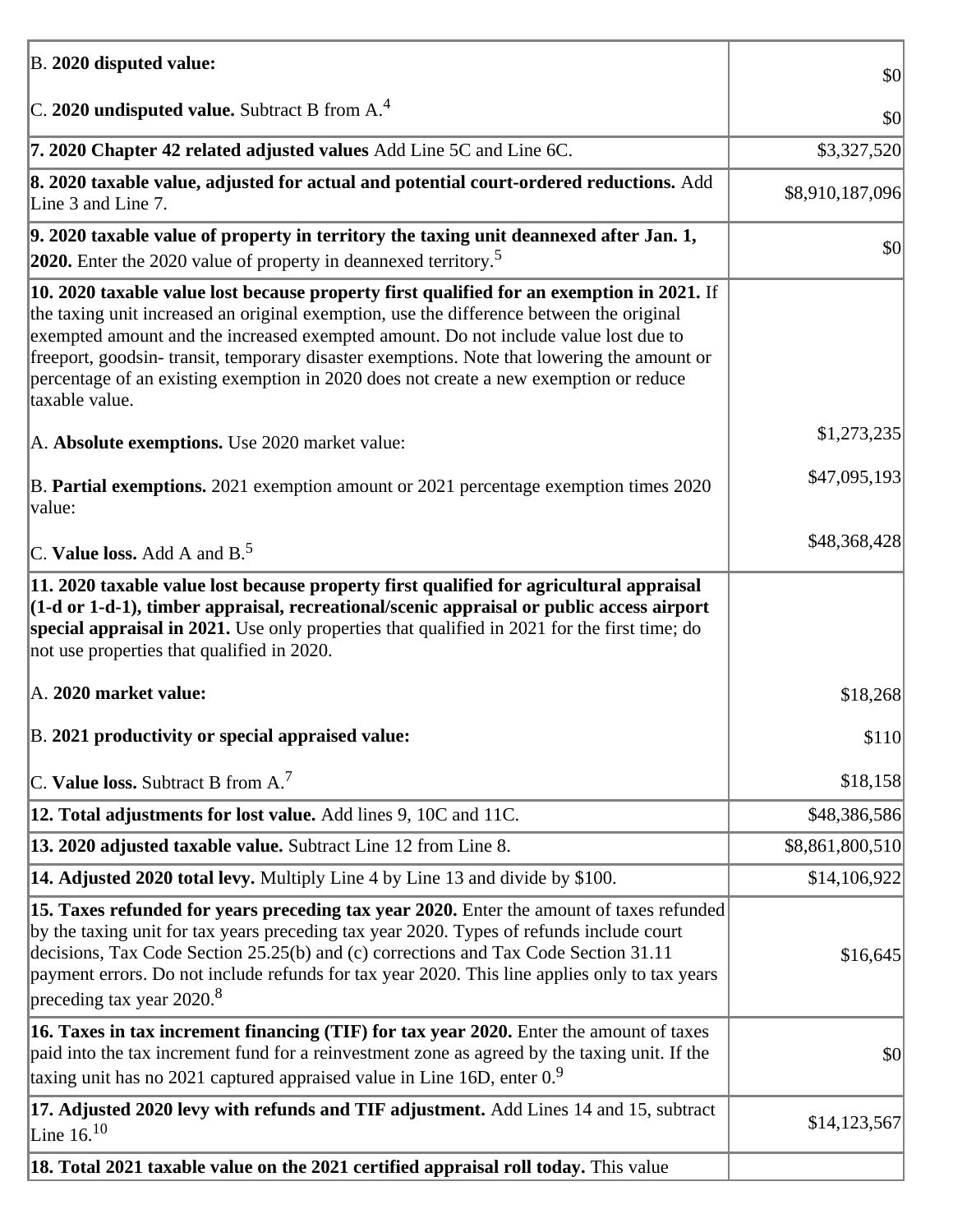| includes only certified values or certified estimate of values and includes the total taxable<br>value of homesteads with tax ceilings (will deduct in Line 18). These homesteads include<br>homeowners age 65 or older or disabled. <sup>11</sup>                                                                                                                                                                                                                                                                                                                                                                                                                                                                                                             |                      |
|----------------------------------------------------------------------------------------------------------------------------------------------------------------------------------------------------------------------------------------------------------------------------------------------------------------------------------------------------------------------------------------------------------------------------------------------------------------------------------------------------------------------------------------------------------------------------------------------------------------------------------------------------------------------------------------------------------------------------------------------------------------|----------------------|
| A. Certified values:                                                                                                                                                                                                                                                                                                                                                                                                                                                                                                                                                                                                                                                                                                                                           | \$10,019,296,512     |
| B. Counties: Include railroad rolling stock values certifiedby the Comptroller's office:                                                                                                                                                                                                                                                                                                                                                                                                                                                                                                                                                                                                                                                                       | \$0                  |
| C. Pollution control and energy storage system exemption: Deduct the value of property<br>exempted for the current tax year for the first time as pollution control or energy storage<br>system property:                                                                                                                                                                                                                                                                                                                                                                                                                                                                                                                                                      | \$0                  |
| D. Tax increment financing: Deduct the 2021 captured appraised value of property taxable<br>by a taxing unit in a tax increment financing zone for which the 2021 taxes will be deposited<br>into the tax increment fund. Do not include any new property value that will be included in<br>Line 23 below. $12$                                                                                                                                                                                                                                                                                                                                                                                                                                                | \$0                  |
| <b>E. Total 2021 value.</b> Add A and B, then subtract C and D.                                                                                                                                                                                                                                                                                                                                                                                                                                                                                                                                                                                                                                                                                                | \$10,019,296,512     |
| $ 19.$ Total value of properties under protest or not included on certified appraisal roll. $^{13}$                                                                                                                                                                                                                                                                                                                                                                                                                                                                                                                                                                                                                                                            |                      |
| A. 2021 taxable value of properties under protest. The chief appraiser certifies a list of<br>properties still under ARB protest. The list shows the appraisal district's value and the<br>taxpayer's claimed value, if any, or an estimate of the value if the taxpayer wins. For each of<br>the properties under protest, use the lowest of these values. Enter the total value under<br>$ $ protest. $^{14}$                                                                                                                                                                                                                                                                                                                                                | \$623,625,629        |
| B. 2021 value of properties not under protest or included on certified appraisal roll.<br>The chief appraiser gives taxing units a list of those taxable properties that the chief<br>appraiser knows about, but are not included in the appraisal roll certification. These<br>properties also are not on the list of properties that are still under protest. On this list of<br>properties, the chief appraiser includes the market value, appraised value and exemptions for<br>the preceding year and a reasonable estimate of the market value, appraised value and<br>exemptions for the current year. Use the lower market, appraised or taxable value (as<br>appropriate). Enter the total value of property not on the certified roll. <sup>15</sup> | \$0<br>\$623,625,629 |
| C. Total value under protest or not certified: Add A and B.                                                                                                                                                                                                                                                                                                                                                                                                                                                                                                                                                                                                                                                                                                    |                      |
| 20. 2021 tax ceilings. Counties, cities and junior colleges enter 2021 total taxable value of<br>homesteads with tax ceilings. These include the homesteads of homeowners age 65 or older<br>or disabled. Other taxing units enter 0. If your taxing units adopted the tax ceiling provision<br>$ $ in 2020 or a prior year for homeowners age 65 or older or disabled, use this step. $^{16}$                                                                                                                                                                                                                                                                                                                                                                 | \$0                  |
| 21. 2021 total taxable value. Add Lines 18E and 19C. Subtract Line $20.^{17}$                                                                                                                                                                                                                                                                                                                                                                                                                                                                                                                                                                                                                                                                                  | \$10,642,922,141     |
| 22. Total 2021 taxable value of properties in territory annexed after Jan. 1, 2020.<br>Include both real and personal property. Enter the 2021 value of property in territory<br>annexed. $^{18}$                                                                                                                                                                                                                                                                                                                                                                                                                                                                                                                                                              | \$0                  |
| 23. Total 2021 taxable value of new improvements and new personal property located<br>in new improvements. New means the item was not on the appraisal roll in 2020. An<br>improvement is a building, structure, fixture or fence erected on or affixed to land. New<br>additions to existing improvements may be included if the appraised value can be                                                                                                                                                                                                                                                                                                                                                                                                       | \$182,046,130        |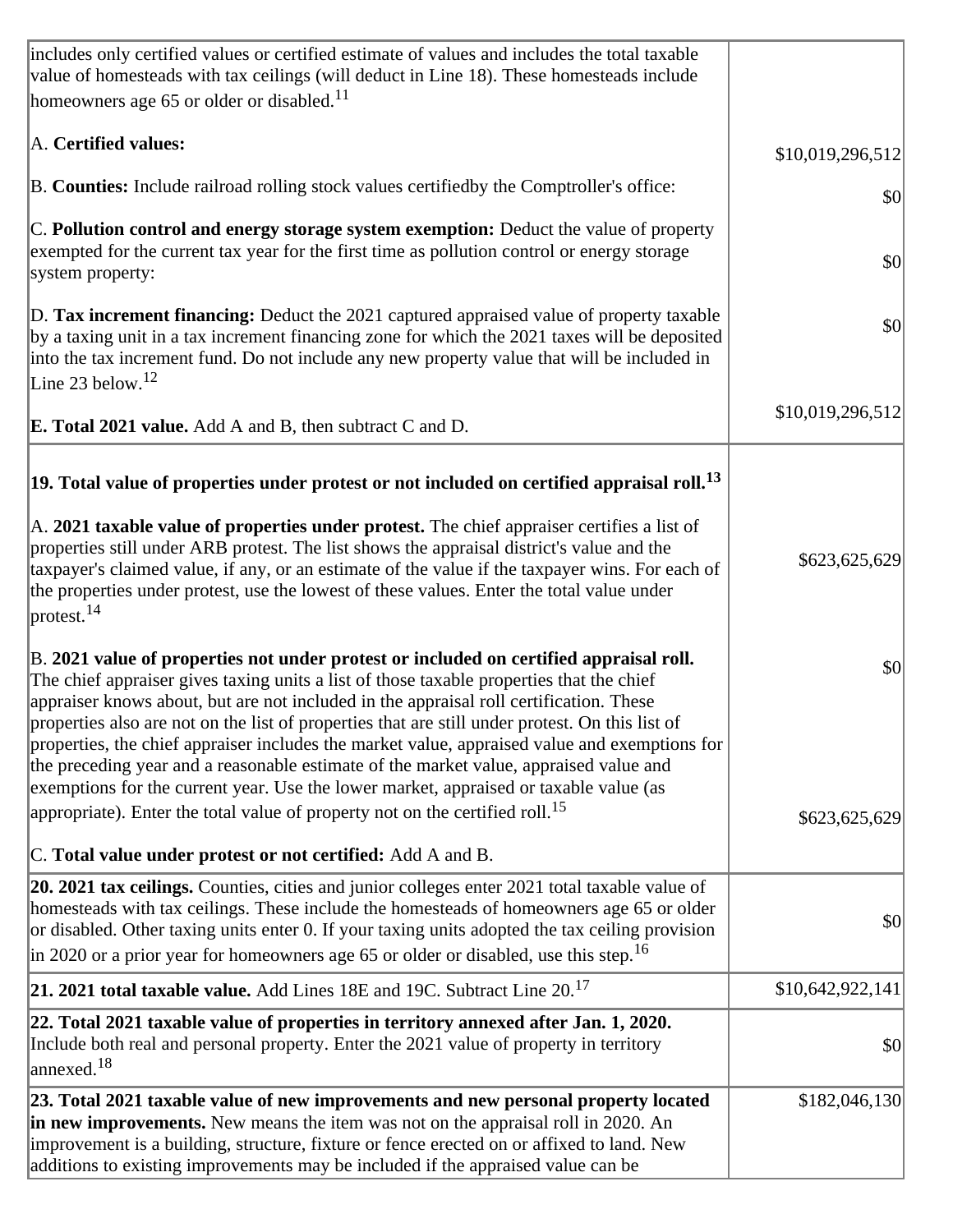| determined. New personal property in a new improvement must have been brought into the<br>taxing unit after Jan. 1, 2020, and be located in a new improvement. New improvements $do$<br>include property on which a tax abatement agreement has expired for $2021.19$ |                  |
|-----------------------------------------------------------------------------------------------------------------------------------------------------------------------------------------------------------------------------------------------------------------------|------------------|
| [24. Total adjustments to the 2021 taxable value. Add Lines 22 and 23.                                                                                                                                                                                                | \$182,046,130    |
| <b>25. 2021 adjusted taxable value.</b> Subtract Line 24 from Line 21.                                                                                                                                                                                                | \$10,460,876,011 |
| <b>26. 2021 NNR tax rate.</b> Divide Line 17 by Line 25 and multiply by $$100.20$                                                                                                                                                                                     | \$0.135013/\$100 |
| <b>27. COUNTIES ONLY.</b> Add together the NNR tax rates for each type of tax the county<br>levies. The total is the 2021 county NNR tax rate. $^{21}$                                                                                                                |                  |

| <sup>1</sup> Tex. Tax Code Section 26.012(14)         | <sup>12</sup> Tex. Tax Code Section 26.03(c)         |
|-------------------------------------------------------|------------------------------------------------------|
| $2$ Tex. Tax Code Section 26.012(14)                  | <sup>13</sup> Tex. Tax Code Section 26.01(c) and (d) |
| $3$ Tex. Tax Code Section 26.012(13)                  | <sup>14</sup> Tex. Tax Code Section 26.01(c)         |
| <sup>4</sup> Tex. Tax Code Section 26.012(13)         | <sup>15</sup> Tex. Tax Code Section 26.01(d)         |
| <sup>5</sup> Tex. Tax Code Section 26.012(15)         | $16$ Tex. Tax Code Section 26.012(6)(b)              |
| $6$ Tex. Tax Code Section 26.012(15)                  | $17$ Tex. Tax Code Section 26.012(6)                 |
| $7$ Tex. Tax Code Section 26.012(13)                  | $18$ Tex. Tax Code Section 26.012(17)                |
| ${}^{8}$ Tex. Tax Code Section 26.012(13)             | <sup>19</sup> Tex. Tax Code Section 26.012(17)       |
| <sup>9</sup> Tex. Tax Code Section 26.03(c)           | <sup>20</sup> Tex. Tax Code Section 26.04(c)         |
| $10$ Tex. Tax Code Section 26.012(13)                 | <sup>21</sup> Tex. Tax Code Section 26.04(d)         |
| <sup>11</sup> Tex. Tax Code Section 26.012,26.04(c-2) | <sup>22</sup> Reserved for expansion                 |
|                                                       |                                                      |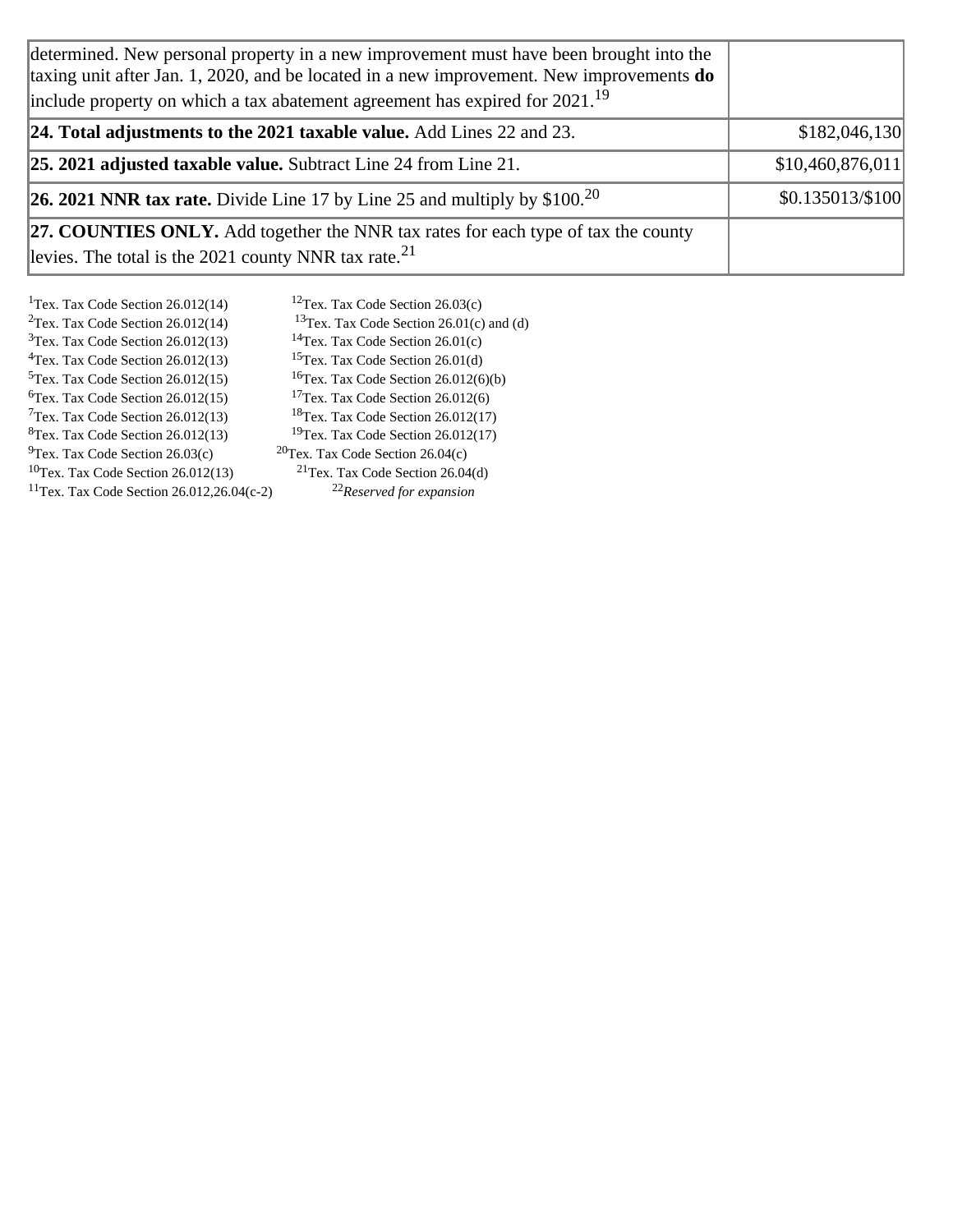# **SECTION 2: Voter-Approval Tax Rate**

The voter-approval tax rate is the highest tax rate that a taxing unit may adopt without holding an election to seek voter approval of the rate. The Voter-Approval tax rate is split into two separate rates:

- 1. **Maintenance and Operations (M&O):** The M&O portion is the tax rate that is needed to raise the same amount of taxes that the taxing unit levied in the prior year plus the applicable percentage allowed by law. This rate accounts for such things as salaries, utilities and day-to-day operations
- 2. **Debt:** The debt tax rate includes the debt service necessary to pay the taxing unit's debt payments in the coming year. This rate accounts for principal and interest on bonds and other debt secured by property tax revenue.

The Voter-Approval tax rate for a county is the sum of the Voter-Approval tax rates calculated for each type of tax the county levies. In most cases the Voter-Approval tax rate exceeds the No-New-Revenue tax rate, but occasionally decreases in a taxing unit's debt service will cause the NNR tax rate to be higher than the voter-approval tax rate.

| <b>Voter-Approval Tax Rate Worksheet</b>                                                                                                                                                                                                                                                                                                                                                                                                                                                                                                                                                                                                                                                    | <b>Amount/Rate</b> |
|---------------------------------------------------------------------------------------------------------------------------------------------------------------------------------------------------------------------------------------------------------------------------------------------------------------------------------------------------------------------------------------------------------------------------------------------------------------------------------------------------------------------------------------------------------------------------------------------------------------------------------------------------------------------------------------------|--------------------|
| 28. 2020 M&O tax rate. Enter the 2020 M&O tax rate.                                                                                                                                                                                                                                                                                                                                                                                                                                                                                                                                                                                                                                         | \$0.159188/\$100   |
| [29. 2020 taxable value, adjusted for actual and potential court-ordered adjustments.<br>Enter the amount in Line 8 of the No-New-Revenue Tax Rate Worksheet.                                                                                                                                                                                                                                                                                                                                                                                                                                                                                                                               | \$8,910,187,096    |
| <b>30. Total 2020 M&amp;O levy.</b> Multiply Line 28 by Line 29 and divide by \$100.                                                                                                                                                                                                                                                                                                                                                                                                                                                                                                                                                                                                        | \$14,183,948       |
| 31. Adjusted 2020 levy for calculating NNR M&O rate.                                                                                                                                                                                                                                                                                                                                                                                                                                                                                                                                                                                                                                        |                    |
| A. 2020 sales tax specifically to reduce property taxes. For cities, counties and hospital<br>districts, enter the amount of additional sales tax collected and spent on M&O expenses in<br>2020, if any. Other taxing units, enter 0. Counties must exclude any amount that was spent<br>for economic development grants from the amount of sales tax spent: Amount of additional<br>sales tax collected and spent on M&O expenses in 2020. Enter amount from full year's sales<br>tax revenue spent for M&O in 2020 fiscal year, if any. Other taxing units enter 0. Counties<br>exclude any amount that was spent for economic development grants from the amount of<br>sales tax spent. | \$0                |
| B. M&O taxes refunded for years preceding tax year 2020 Enter the amount of M&O<br>taxes refunded in the preceding year for taxes before that year. Types of refunds include<br>court decisions, Tax Code Section 25.25(b) and (c) corrections and Tax Code Section 31.11<br>payment errors. Do not include refunds for tax year 2020. This line applies only to tax years<br>preceding tax year 2020.                                                                                                                                                                                                                                                                                      | \$16,645           |
| C. 2020 taxes in TIF Enter the amount of taxes paid into the tax increment fund for a<br>reinvestment zone as agreed by the taxing unit. If the taxing unit has no 2021 captured<br>appraised value in Line 18D, enter 0.                                                                                                                                                                                                                                                                                                                                                                                                                                                                   | \$0                |
| D. 2020 transferred function. If discontinuing all of a department, function or activity and<br>transferring it to another taxing unit by written contract, enter the amount spent by the taxing<br>unit discontinuing the function in the 12 months preceding the month of this calculation. If<br>the taxing unit did not operate this function for this 12-month period, use the amount spent<br>in the last full fiscal year in which the taxing unit operated the function. The taxing unit<br>discontinuing the function will subtract this amount in E below. The taxing unit receiving<br>the function will add this amount in E below. Other taxing units enter 0.                 | \$0                |
| <b>E. 2020 M&amp;O levy adjustments.</b> Add A and B, then subtract C. For taxing unit with D,<br>subtract if discontinuing function and add if receiving function.                                                                                                                                                                                                                                                                                                                                                                                                                                                                                                                         | \$16,645           |
| F. Add Line 30 to 31E.                                                                                                                                                                                                                                                                                                                                                                                                                                                                                                                                                                                                                                                                      | \$14,200,593       |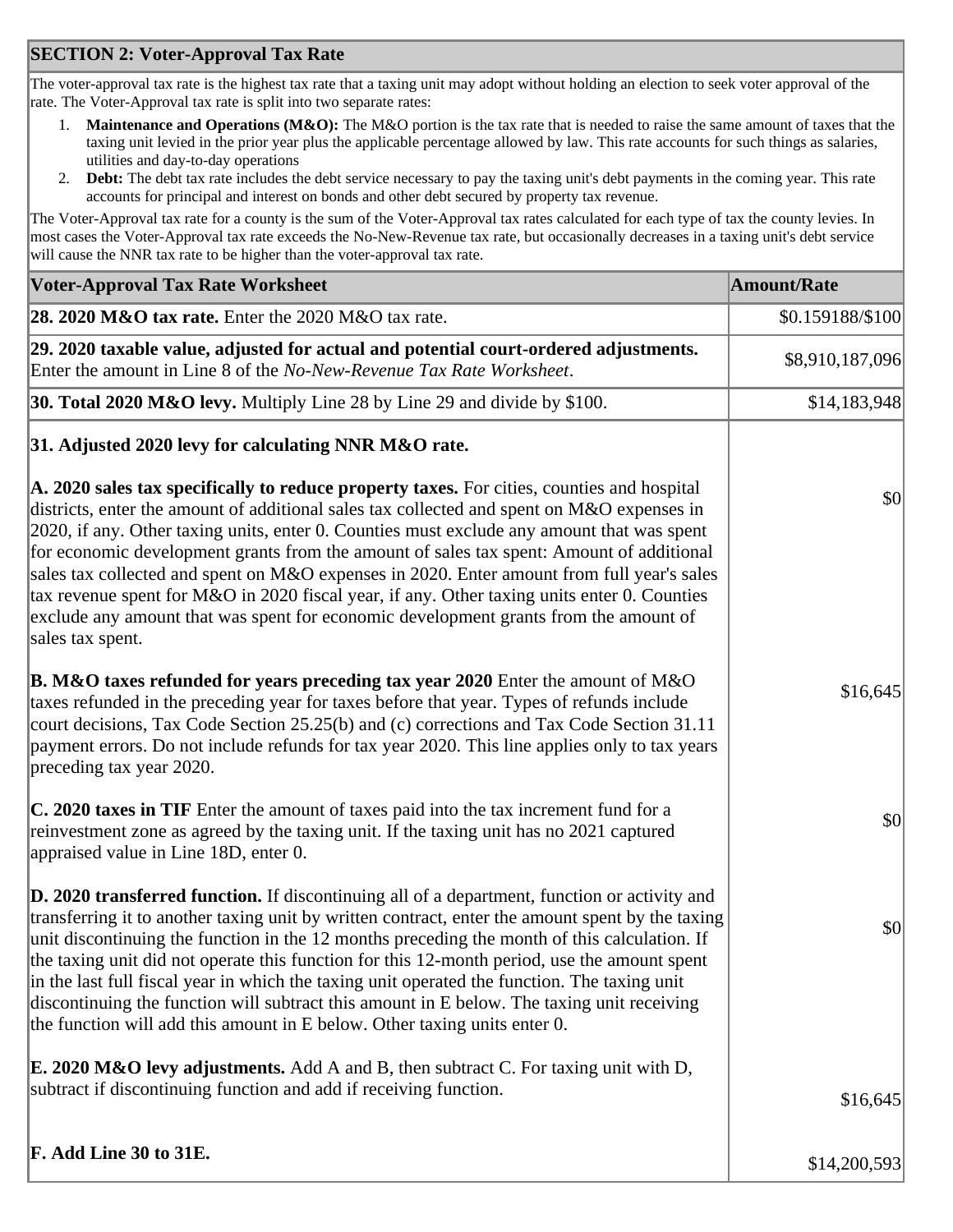| 32. Adjusted 2020 taxable value. Enter the amount in Line 25 of the No-New-Revenue Tax<br>Rate Worksheet.                                                                                                                                                                                                                                                                                                                  | \$10,460,876,011 |
|----------------------------------------------------------------------------------------------------------------------------------------------------------------------------------------------------------------------------------------------------------------------------------------------------------------------------------------------------------------------------------------------------------------------------|------------------|
| 33. 2020 NNR maintenance and operations rate (unadjusted). Divide Line 31F by Line<br>32 and multiply by \$100.                                                                                                                                                                                                                                                                                                            | \$0.135749/\$100 |
| $\left 34.\right.$ Rate adjustment for state criminal justice mandate. $^{23}$<br>A. 2021 State Criminal Justice Mandate: Enter the amount spent by a county in the<br>previous 12 months providing for the maintenance and operation cost of keeping inmates in<br>county-paid facilities after they have been sentenced. Do not include any state<br>reimbursement received by the county for the same purpose.          | \$0              |
| <b>B. 2020 State Criminal Justice Mandate:</b> Enter the amount spent by a county in the 12<br>months prior to the previous 12 months providing for the maintenance and operation cost of<br>keeping inmates in county-paid facilities after they have been sentenced. Do not include any<br>state reimbursement received by the county for the same purpose. Enter zero if this is the<br>first time the mandate applies. | \$0              |
| <b>C.</b> Subtract B from A and divide by Line 32 and multiply by \$100.                                                                                                                                                                                                                                                                                                                                                   | \$0              |
| $\vert$ <b>D.</b> Enter the rate calculated in C. If not applicable, enter 0.                                                                                                                                                                                                                                                                                                                                              | \$0              |
| $ 35.$ Rate adjustment for indigent health care expenditures. $^{\mathrm{24}}$<br>A. 2021 indigent health care expenditures: Enter the amount paid by a taxing unit<br>providing for the maintenance and operation cost of providing indigent health care for the<br>$ $ period beginning on July 1, 2020 and ending on June 30, 2010, less any state assistance<br>received for the same purpose.                         | \$0              |
| <b>B. 2020 indigent health care expenditures:</b> Enter the amount paid by a taxing unit<br>providing for the maintenance and operation cost of providing indigent health care for the<br>period beginning on July 1, 2019 and ending on June 30, 2020, less any state assistance<br>received for the same purpose.                                                                                                        | \$0              |
| $ C$ . Subtract B from A and divide by Line 32 and multiply by \$100.                                                                                                                                                                                                                                                                                                                                                      | \$0              |
| $\vert$ <b>D.</b> Enter the rate calculated in C. If not applicable, enter 0.                                                                                                                                                                                                                                                                                                                                              | \$0              |
| $\left 36.\right.$ Rate adjustment for county indigent defense compensation. $^{25}$<br>$\vert$ A. 2021 indigent defense compensation expenditures: Enter the amount paid by a county<br>to provide appointed counsel for indigent individuals for the period beginning on July 1,<br>2020 and ending on June 30, 2021, less any state grants received by the county for the same<br>purpose.                              | \$0              |
| $ {\bf B.}$ 2020 indigent defense compensation expenditures: Enter the amount paid by a county<br>to provide appointed counsel for indigent individuals for the period beginning on July 1,<br>2019 and ending on June 30, 2020, less any state grants received by the county for the same<br>purpose.                                                                                                                     | \$0              |
| <b>C.</b> Subtract B from A and divide by Line 32 and multiply by \$100.                                                                                                                                                                                                                                                                                                                                                   | \$0              |
| <b>D.</b> Multiply B by 0.05 and divide by Line 32 and multiply by \$100.                                                                                                                                                                                                                                                                                                                                                  | \$0              |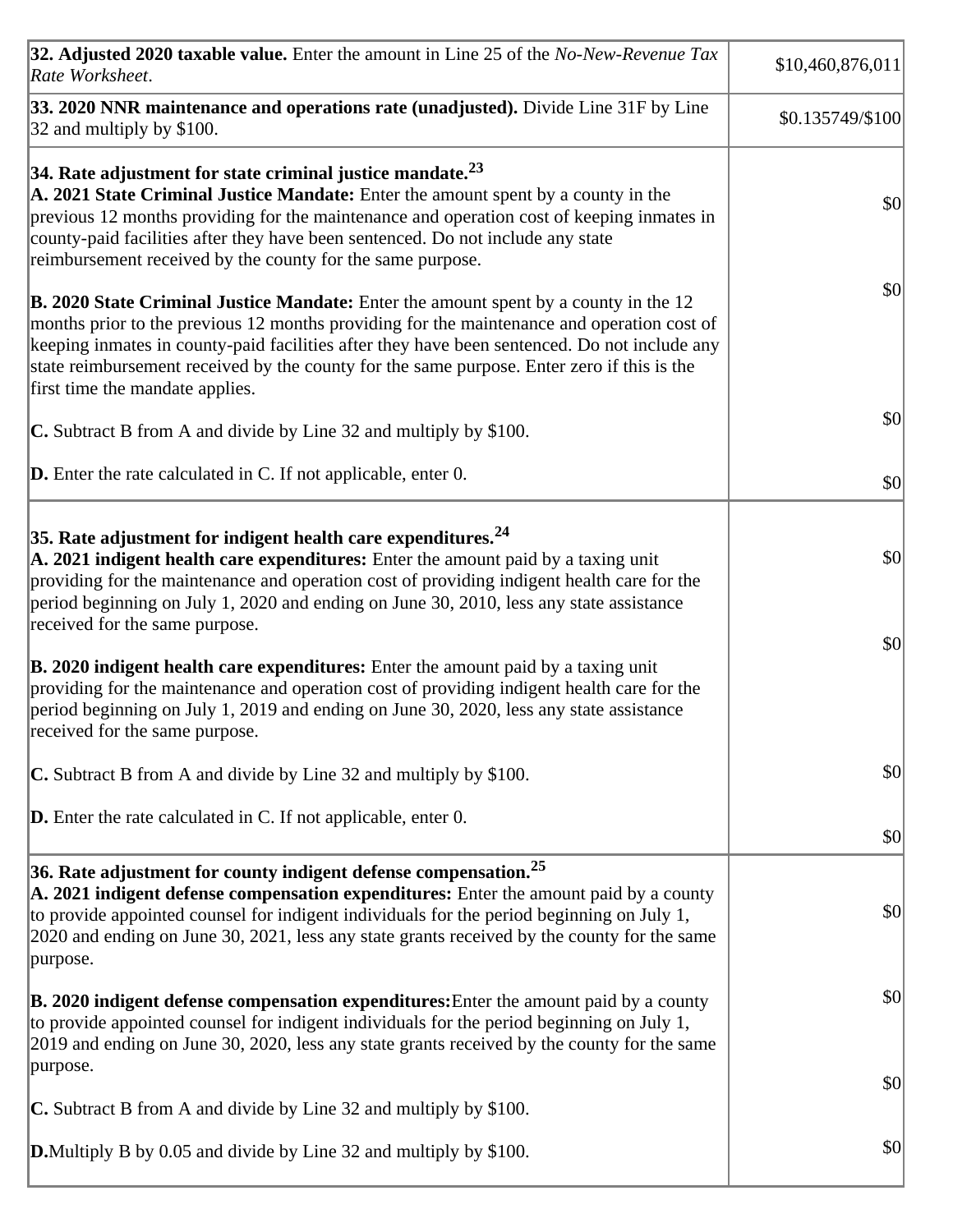| <b>E.</b> Enter the lessor of C and D. If not applicable, enter 0.                                                                                                                                                                                                                                                                                                                                                                                                                                                                                                                                                                                                                                                                | 10               |
|-----------------------------------------------------------------------------------------------------------------------------------------------------------------------------------------------------------------------------------------------------------------------------------------------------------------------------------------------------------------------------------------------------------------------------------------------------------------------------------------------------------------------------------------------------------------------------------------------------------------------------------------------------------------------------------------------------------------------------------|------------------|
| $ 37$ . Rate adjustment for county hospital expenditures. <sup>26</sup><br>A. 2021 county hospital expenditures: Enter the amount paid by the county or<br>municipality to maintain and operate an eligible county hospital for the period beginning on<br>July 1, 2020 and ending on June 30, 2021.                                                                                                                                                                                                                                                                                                                                                                                                                              | \$0              |
| <b>B. 2020 county hospital expenditures:</b> Enter the amount paid by the county or municipality<br>to maintain and operate an eligible county hospital for the period beginning on July 1, 2019<br>and ending on June 30, 2020.                                                                                                                                                                                                                                                                                                                                                                                                                                                                                                  | \$0              |
| <b>C.</b> Subtract B from A and divide by Line 32 and multiply by \$100.                                                                                                                                                                                                                                                                                                                                                                                                                                                                                                                                                                                                                                                          | \$0              |
| <b>D.</b> Multiply B by 0.08 and divide by Line 32 and multiply by \$100.                                                                                                                                                                                                                                                                                                                                                                                                                                                                                                                                                                                                                                                         | \$0              |
| <b>E.</b> Enter the lessor of C and D. If not applicable, enter 0.                                                                                                                                                                                                                                                                                                                                                                                                                                                                                                                                                                                                                                                                | \$0              |
| <b>38. Adjusted 2021 NNR M&amp;O rate.</b> Add Lines 33, 34D, 35D, 36E, and 37E.                                                                                                                                                                                                                                                                                                                                                                                                                                                                                                                                                                                                                                                  | \$0.135749/\$100 |
| 39. 2021 voter-approval M&O rate. Enter the rates as calculated by the scenario below.<br><b>Special Taxing Unit.</b> If the taxing unit qualifies as a special taxing unit, multiply Line 38 by<br> 1.08.<br>$-$ or $-$                                                                                                                                                                                                                                                                                                                                                                                                                                                                                                          |                  |
| <b>Other Taxing Unit.</b> If the taxing unit does not qualify as a special taxing unit, multiply Line<br>38 by 1.035.<br> - or -                                                                                                                                                                                                                                                                                                                                                                                                                                                                                                                                                                                                  |                  |
| <b>Taxing unit affected by disaster declaration.</b> If the taxing unit is located in an area<br>declared as disaster area, the governing body may direct the person calculating the voter-<br>approval rate to calculate in the manner provided for a special taxing unit. The taxing unit<br>shall continue to calculate the voter-approval rate in this manner until the earlier of 1) the<br>second year in which total taxable value on the certified appraisal roll exceeds the total<br>taxable value of the tax year in which the disaster occurred, and 2) the third tax year after the<br>tax year in which the disaster occurred. If the taxing unit qualifies under this scenario,<br>multiply Line 38 by $1.08^{27}$ | \$0.146608/\$100 |
| $ 40.$ Total 2020 debt to be paid with property taxes and additional sales tax revenue.<br>Debt means the interest and principal that will be paid on debts that:<br>$(1)$ are paid by property taxes,<br>$(2)$ are secured by property taxes,                                                                                                                                                                                                                                                                                                                                                                                                                                                                                    |                  |
| $(3)$ are scheduled for payment over a period longer than one year and<br>$(4)$ are not classified in the taxing unit's budget as M&O expenses                                                                                                                                                                                                                                                                                                                                                                                                                                                                                                                                                                                    |                  |
| $ A$ . Debt also includes contractual payments to other taxing units that have incurred debts on<br>behalf of this taxing unit, if those debts meet the four conditions above. Include only<br>amounts that will be paid from property tax revenue. Do not include appraisal district budget<br>payments. Enter debt amount.                                                                                                                                                                                                                                                                                                                                                                                                      | \$0              |
| B. Subtract <b>unencumbered fund amount</b> used to reduce total debt.                                                                                                                                                                                                                                                                                                                                                                                                                                                                                                                                                                                                                                                            | \$0              |
| C. Subtract certified amount spent from sales tax to reduce debt (enter zero if none)                                                                                                                                                                                                                                                                                                                                                                                                                                                                                                                                                                                                                                             | $\frac{\xi}{2}$  |
| D. Subtract <b>amount paid</b> from other resources.                                                                                                                                                                                                                                                                                                                                                                                                                                                                                                                                                                                                                                                                              | \$0              |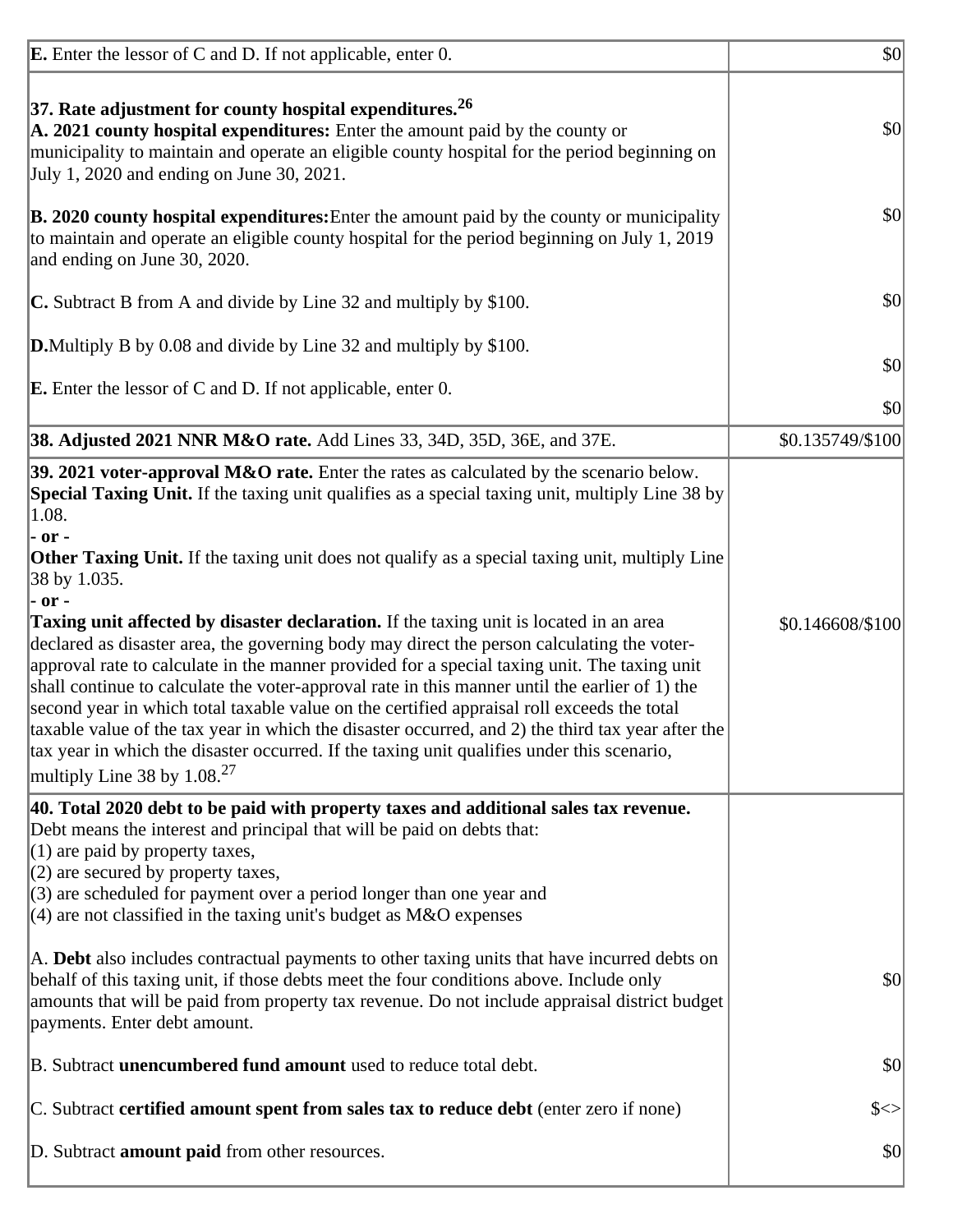| E. Adjusted debt. Subtract B, C, and D from A.                                                                                                                                                                                                                                                                     | \$0               |
|--------------------------------------------------------------------------------------------------------------------------------------------------------------------------------------------------------------------------------------------------------------------------------------------------------------------|-------------------|
| <b>41. Certified 2020 excess debt collections.</b> Enter the amount certified by the collector. <sup>28</sup>                                                                                                                                                                                                      | \$0               |
| 42. Adjusted 2021 debt. Subtract Line 41 from Line 40E.                                                                                                                                                                                                                                                            | \$0               |
| 43. 2021 anticipated collection rate.                                                                                                                                                                                                                                                                              |                   |
| $ A$ . Enter the 2021 anticipated collection rate certified by the collector: <sup>29</sup>                                                                                                                                                                                                                        |                   |
| B. Enter the 2020 actual collection rate                                                                                                                                                                                                                                                                           | 98.14%            |
| C. Enter the 2019 actual collection rate                                                                                                                                                                                                                                                                           | 99.84%            |
| D. Enter the 2018 actual collection rate                                                                                                                                                                                                                                                                           | 98.14%            |
| $\mathbb E$ . If the anticipated collection rate in A is lower than actual collection rates in B, C and D,<br>enter the lowest collection rate from B, C and D. If the anticipated rate in A is higher than at<br>least one of the rates in the prior three years, ente the rate from A. Note that the rate can be | 105.30%<br>98.14% |
| greater than $100\%$ . <sup>30</sup>                                                                                                                                                                                                                                                                               |                   |
| $ 44.2021$ debt adjusted for collections. Divide Line 42 by Line 43E                                                                                                                                                                                                                                               | \$0               |
| 45. 2021 total taxable value. Enter the amount on Line 21 of the No-New-Revenue Tax<br>Rate Worksheet.                                                                                                                                                                                                             | \$10,642,922,141  |
| 46. 2021 debt tax rate. Divide Line 44 by Line 45 and multiply by $$100$ .                                                                                                                                                                                                                                         | \$0/\$100         |
| $ 47.2021$ voter-approval tax rate. Add Lines 39 and 46.                                                                                                                                                                                                                                                           | \$0.146608/\$100  |
| <b>48. COUNTIES ONLY.</b> Add together the voter-approval tax rates for each type of tax the<br>county levies. The total is the 2021 county voter-approval tax rate.                                                                                                                                               |                   |

<sup>23</sup>Tex. Tax Code Section 26.044 <sup>27</sup>Tex. Tax Code Section 26.04(c-1)<br><sup>24</sup>Tex. Tax Code Section 26.0442 <sup>28</sup>Tex. Tax Code Section 26.012(10 <sup>24</sup>Tex. Tax Code Section 26.0442 <sup>28</sup>Tex. Tax Code Section 26.012(10) and 26.04(b)  $^{25}$ Tex. Tax Code Section 26.0442  $^{29}$ Tex. Tax Code Section 26.04(b)

 $^{26}$ Tex. Tax Code Section 26.0443  $^{30}$ Tex. Tax Code Section 26.04(b)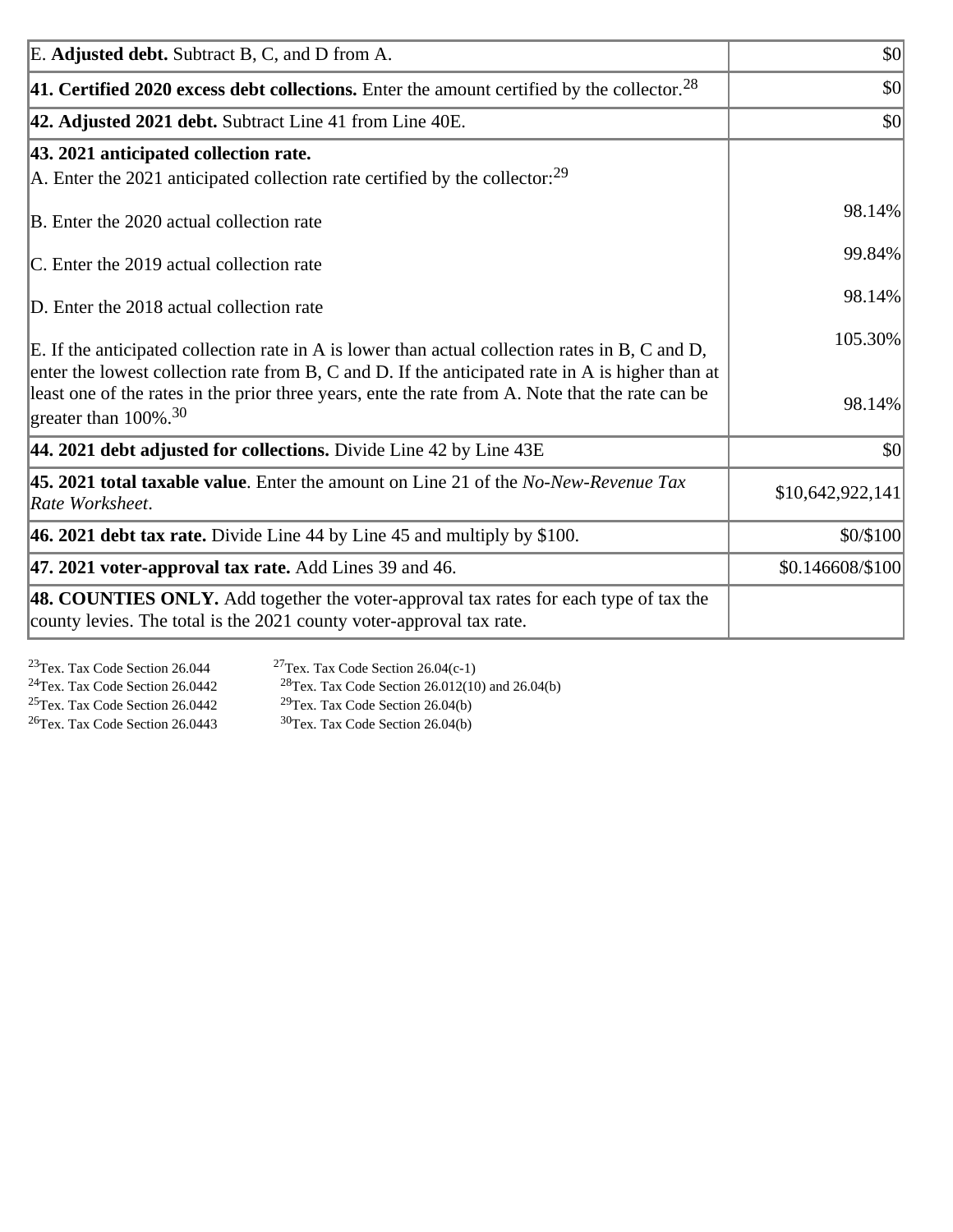### **SECTION 3: NNR Tax Rate and Voter-Approval Tax Rate Adjustments for Additional Sales Tax to Reduce Property Taxes/strong>**

Cities, counties and hospital districts may levy a sales tax specifically to reduce property taxes. Local voters by election must approve imposing or abolishing the additional sales tax. If approved, the taxing unit must reduce its No-New-Revenue and Voter-Approval tax rates to offset the expected sales tax revenue.

This section should only be completed by a county, city or hospital district that is required to adjust its No-New-Revenue tax rate and/or Voter-Approval tax rate because it adopted the additional sales tax.

| <b>Sales and Use Tax Worksheet</b>                                                                                                                                                                                                                                                                                                                                                                            | <b>Amount/Rate</b> |
|---------------------------------------------------------------------------------------------------------------------------------------------------------------------------------------------------------------------------------------------------------------------------------------------------------------------------------------------------------------------------------------------------------------|--------------------|
| <b>49. Taxable Sales.</b> For taxing units that adopted the sales tax in November 2020 or May<br>$ 2021$ , enter the Comptroller's estimate of taxable sales for the previous four quarters. <sup>20</sup><br>Estimates of taxable sales may be obtained through the Comptroller's Allocation Historical<br>Summary webpage. Taxing units that adopted the sales tax before November 2020, skip this<br>line. | \$0                |
| 50. Estimated sales tax revenue. Counties exclude any amount that is or will be spent for<br> economic development grants from the amount of estimated sales tax revenue. <sup>33</sup>                                                                                                                                                                                                                       |                    |
| Taxing units that adopted the sales tax in November 2020 or in May 2021.<br>Multiply the amount on Line 49 by the sales tax rate (.01, .005 or .0025, as applicable) and<br>multiply the result by .95. $34$                                                                                                                                                                                                  | \$0                |
| - or -<br>Taxing units that adopted the sales tax before November 2020.<br>Enter the sales tax revenue for the previous four quarters. Do not multiply by .95.                                                                                                                                                                                                                                                |                    |
| 51. 2021 total taxable value. Enter the amount from Line 21 of the No-New-Revenue Tax<br>Rate Worksheet.                                                                                                                                                                                                                                                                                                      | \$10,642,922,141   |
| 52. Sales tax adjustment rate. Divide Line 50 by Line 51 and multiply by \$100.                                                                                                                                                                                                                                                                                                                               | \$0/\$100          |
| <b>53. 2021 No-New-Revenue tax rate, unadjusted for sales tax.</b> $35$ Enter the rate from Line<br>26 or 27, as applicable, on the No-New-Revenue Tax Rate Worksheet.                                                                                                                                                                                                                                        | \$0.135013/\$100   |
| 54. 2021 No-New-Revenue tax rate, adjusted for sales tax.<br>Taxing units that adopted the sales tax in November 2020 or in May 2021.<br>Subtract Line 52 from Line 53. Skip to Line 55 if you adopted the additional sales tax before<br>November 2020.                                                                                                                                                      | \$0.135013/\$100   |
| 55. 2021 Voter-Approval tax rate, unadjusted for sales tax. <sup>36</sup> Enter the rate from Line 47<br>or 48, as applicable, of the Voter-Approval Tax Rate Worksheet.                                                                                                                                                                                                                                      | \$0.146608/\$100   |
| 56. 2021 Voter-Approval tax rate, adjusted for sales tax. Subtract Line 52 from Line 55.                                                                                                                                                                                                                                                                                                                      | \$0.146608/\$100   |

<sup>31</sup>*Reserved for expansion* <sup>34</sup>Tex. Tax Code Section 26.041(d) <sup>32</sup>Tex. Tax Code Section 26.041(d) <sup>35</sup>Tex. Tax Code Section 26.04(c)<br><sup>33</sup>Tex. Tax Code Section 26.041(i) <sup>36</sup>Tex. Tax Code Section 26.04(c)  $33$ Tex. Tax Code Section 26.041(i)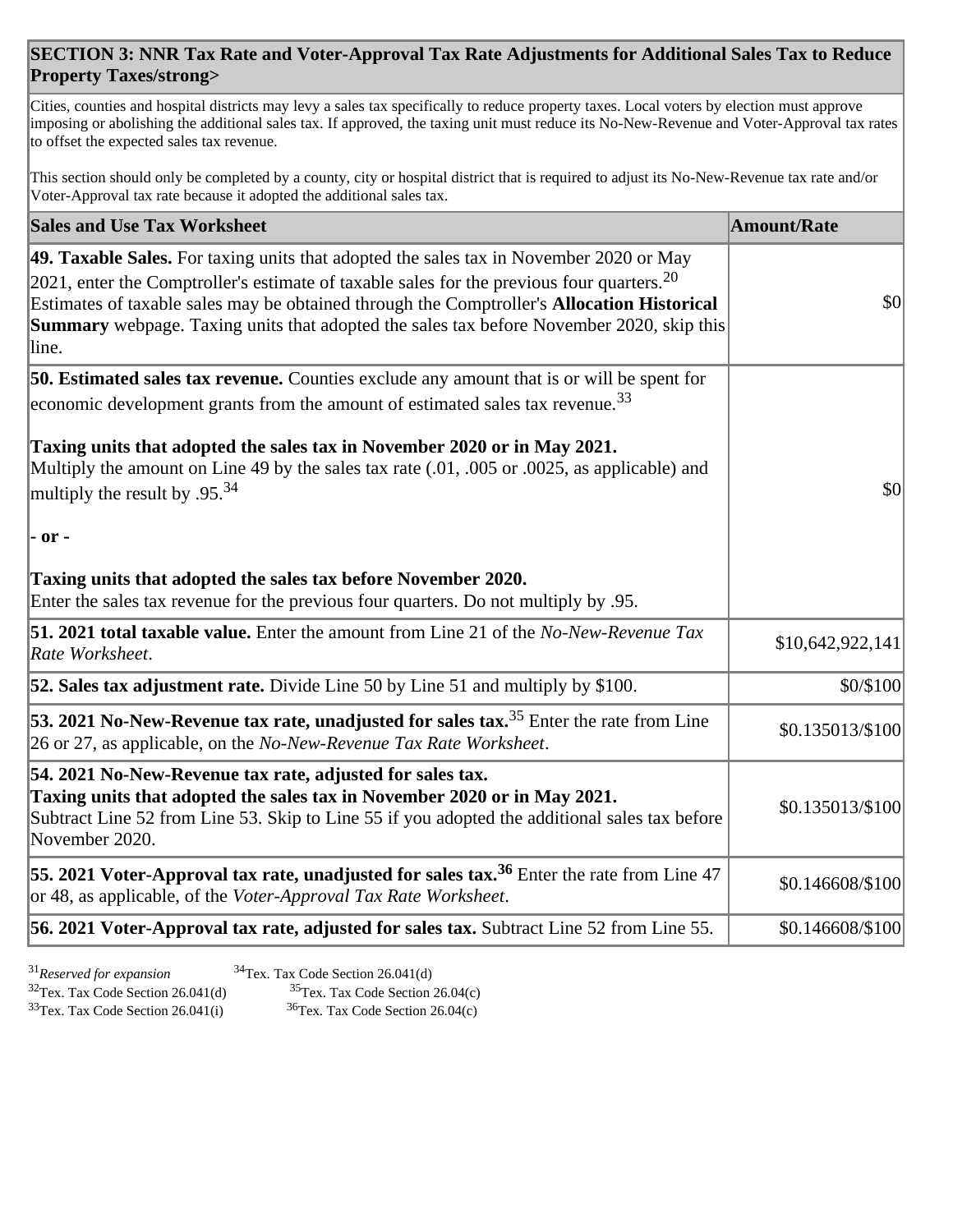## **SECTION 4: Voter-Approval Protection for Pollution Control**

A taxing unit may raise its rate for M&O funds used to pay for a facility, device or method for the control of air, water or land pollution. This includes any land, structure, building, installation, excavation, machinery, equipment or device that is used, constructed, acquired or installed wholly or partly to meet or exceed pollution control requirements. The taxing unit's expenses are those necessary to meet the requirements of a permit issued by the Texas Commission on Environmental Quality (TCEQ). The taxing unit must provide the tax assessor with a copy of the TCEQ letter of determination that states the portion of the cost of the installation for pollution control.

This section should only be completed by a taxing unit that uses M&O funds to pay for a facility, device or method for the control of air, water or land pollution.

| <b>Voter-Approval Protection for Pollution Control Worksheet</b>                                                                                                                                                                                                             | Amount/Rate       |
|------------------------------------------------------------------------------------------------------------------------------------------------------------------------------------------------------------------------------------------------------------------------------|-------------------|
| 57. Certified expenses from the Texas Commission on Environmental Quality (TCEQ).<br>Enter the amount certified in the determination letter from $TCEQ$ . <sup>37</sup> The taxing unit shall<br>provide its tax assessor-collector with a copy of the letter. <sup>38</sup> | \$0               |
| <b>58. 2021 total taxable value.</b> Enter the amount from Line 21 of the No-New-Revenue Tax<br>Rate Worksheet.                                                                                                                                                              | \$10,642,922,141] |
| <b>59. Additional rate for pollution control.</b> Divide Line 57 by Line 58 and multiply by \$100.                                                                                                                                                                           | \$0/\$100         |
| 60. 2021 Voter-Approval tax rate, adjusted for pollution control. Add Line 59 to one of<br>the following lines (as applicable): Line 47, Line 48 (counties) or Line 56 (taxing units with<br>the additional sales tax).                                                      | \$0.146608/\$100  |

<sup>37</sup>Tex. Tax Code Section 26.045(d) <sup>38</sup>Tex. Tax Code Section 26.045(i)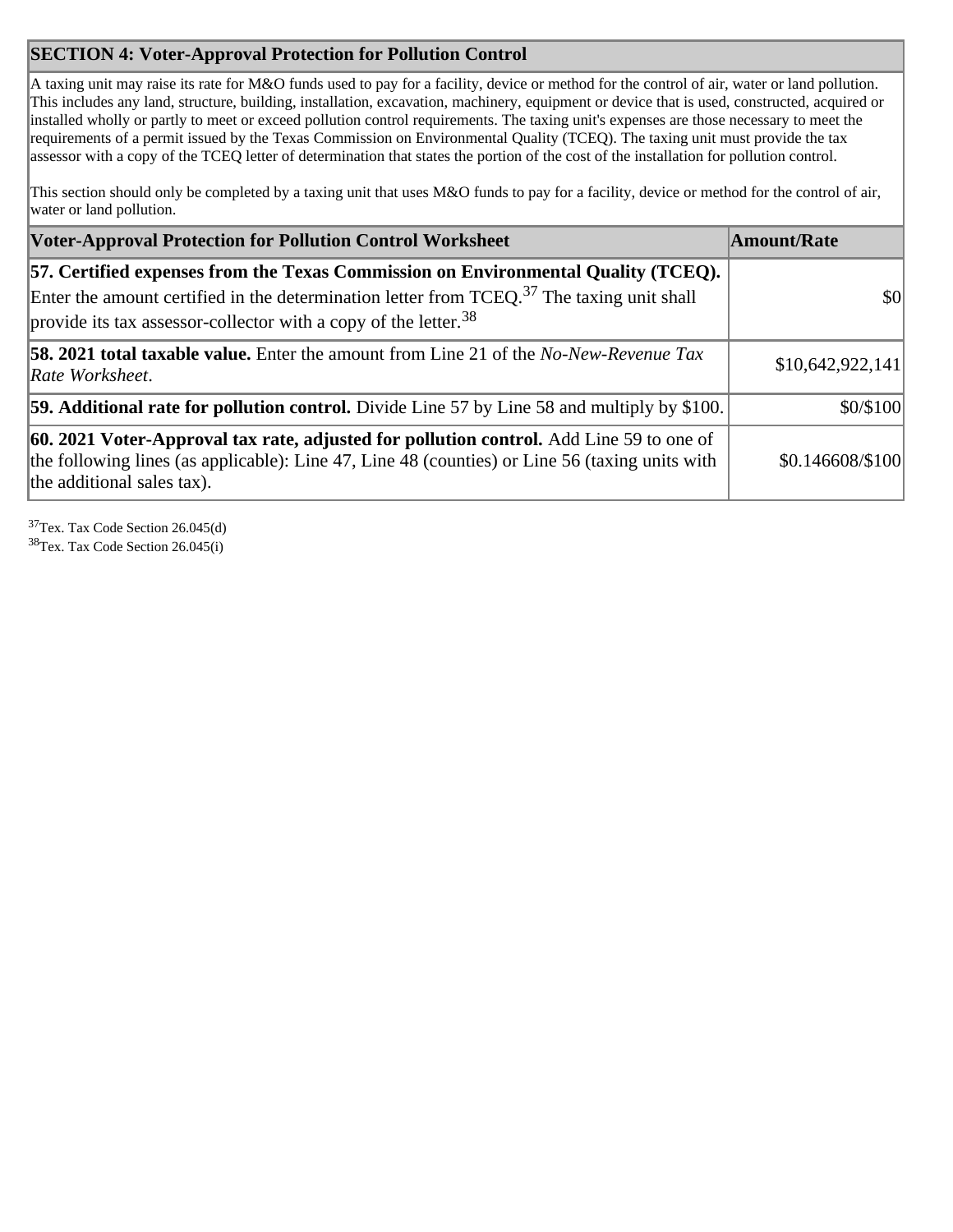### **SECTION 5: Voter-Approval Tax Rate Adjustment for Unused Increment Rate**

The unused increment rate is the rate equal to the difference between the adopted tax rate and voter-approval tax rate before the unused increment rate for the prior three years.<sup>39</sup> In a year where a taxing unit adopts a rate by applying any portion of the unused increment rate, the unused increment rate for that year would be zero.

For each tax year before 2020, the difference between the adopted tax rate and voter-approval rate is considered zero, therefore the unused  $\left|$  increment rate for 2020 is zero.<sup>40</sup>

This section should only be completed by a taxing unit that does not meet the definition of a special taxing unit.<sup>41</sup>

| <b>Unused Increment Rate Worksheet</b>                                                                                                                                                                                                                                                          | <b>Amount/Rate</b> |
|-------------------------------------------------------------------------------------------------------------------------------------------------------------------------------------------------------------------------------------------------------------------------------------------------|--------------------|
| <b>61. 2020 unused increment rate.</b> Subtract the 2020 actual tax rate and the 2018 unused<br>increment rate from the 2020 voter-approval tax rate. If the number is less than zero, enter<br>zero. If the year is prior to 2020, enter zero.                                                 | \$0                |
| <b>62. 2019 unused increment rate.</b> Subtract the 2019 actual tax rate and the 2019 unused<br>increment rate from the 2019 voter-approval tax rate. If the number is less than zero, enter<br>zero. If the year is prior to 2020, enter zero                                                  | \$0                |
| <b>63. 2018 unused increment rate.</b> Subtract the 2018 actual tax rate and the 2018 unused<br>increment rate from the 2018 voter-approval tax rate. If the number is less than zero, enter<br>zero. If the year is prior to 2020, enter zero.                                                 | \$0                |
| $\left  64.2021 \right $ unused increment rate. Add Lines 61, 62 and 63.                                                                                                                                                                                                                        | \$0/\$100          |
| <b>65. 2021 voter-approval tax rate, adjusted for unused increment rate.</b> <sup>23</sup> Add Line 64 to<br>one of the following lines (as applicable): Line 47, Line 48 (counties), Line 56 (taxing units<br>with the additional sales tax) or Line 60 (taxing units with pollution control). | \$0.146608/\$100   |

<sup>39</sup>Tex. Tax Code Section 26.013(a) <sup>40</sup>Tex. Tax Code Section 26.013(c) <sup>41</sup>Tex. Tax Code Section 26.063(a)(1)